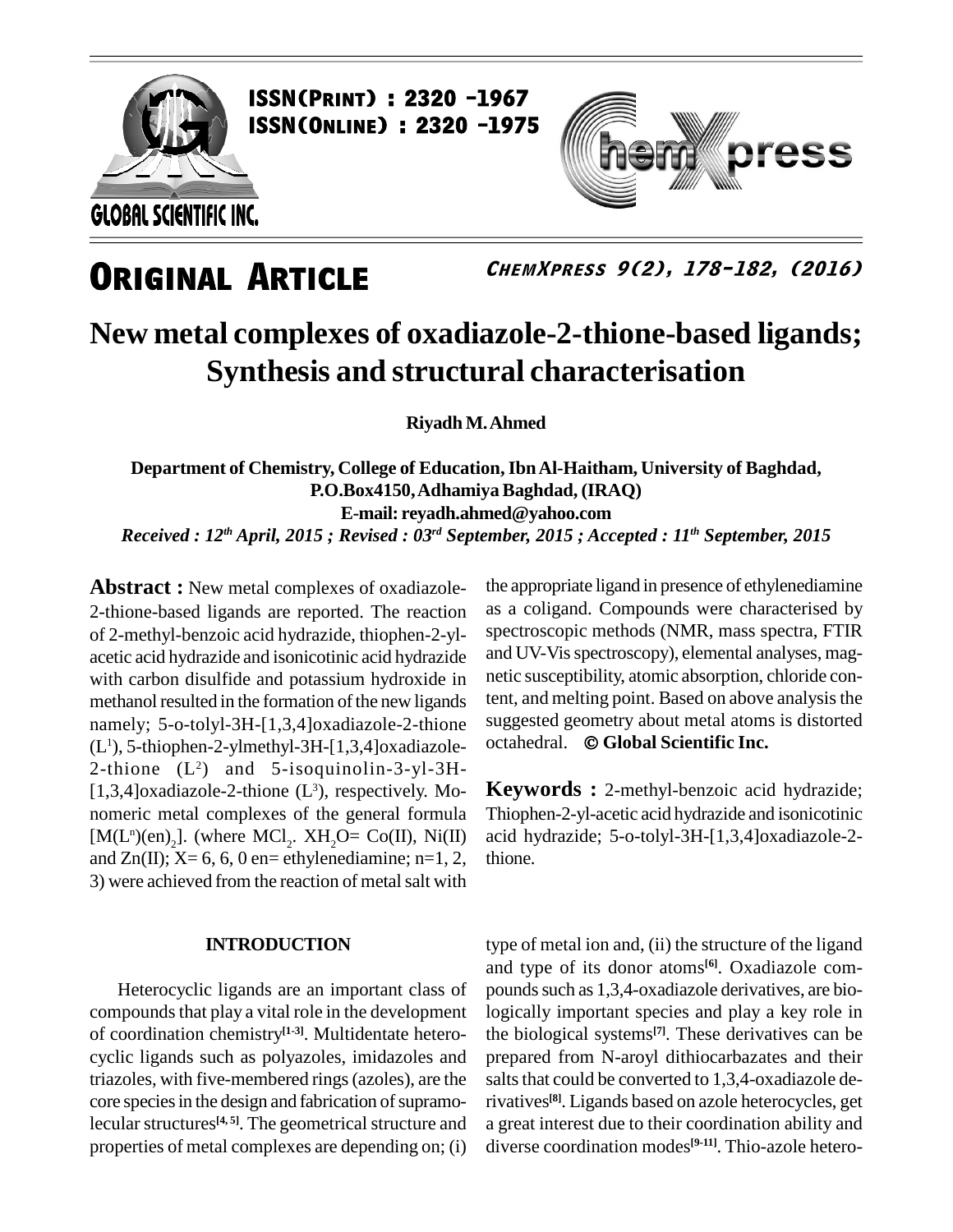cycles are type of compounds exists as their thion and/or thiol tautomeric forms. These types of com pounds have drawn more attention due to their phar macological applications, such as antiviral, analge sic, antimicrobial, antidepressant and antifungal effects **[12, 13]**. In addition, thiophene-based ligands have been used in the protection of metal corrosion **[14, 15]**. The formation of binary complexes of 1,3,4 oxadiazole-2-thiones and 1,2,4-triazole-3-thiones are well documented **[16-18]**. However, little is known about the chemistry of mixed ligand complexes of this class of compounds. In this paper the preparation of new oxadiazole-2-thione-based ligands and their complexes in the presence of ethylenediamine are reported. Physico-chemical analyses revealed the formation of six coordinate monomeric complexes, in which the geometry about metal centre is distorted octahedral.

### **EXPERIMENTAL**

### **Materials and methods**

All reagents were obtained commercially (Aldrich) and used without further purification. Sol propriate drying agent immediately prior to use.

### **Physical measurements**

out on a Heraeus instrument (Vario EL). IR spectra were recorded as KBr discs using a Shimadzu 8400 S FTIR spectrophotometer from 4000-400 cm<sup>-1</sup>. SI:Fig<br>Electronic spectra were measured from 200-1100 (C<sub>2</sub>),<br>nm for 10<sup>-3</sup> M solutions in DMSO at 25°C using a 145 9 Electronic spectra were measured from 200-1100 nm for  $10^{-3}$  M solutions in DMSO at  $25^{\circ}$ C using a Shimadzu 1800 spectrophotometer.  $^1H - ^{13}C$ -NMR spectrum nm for 10<sup>-3</sup> M solutions in DMSO at 25<sup>o</sup>C using a 145.93<br>Shimadzu 1800 spectrophotometer. <sup>1</sup>H-<sup>13</sup>C-NMR spectrus spectra were acquired in DMSO-d<sub>6</sub> solution using peaks a Jeol 400 MHz spectrometer with tetramethylsilane (TMS) as an internal standard for <sup>1</sup>H NMR and mass  $(N+1)$ spectroscopy analysis. Melting points were obtained on an Electro-thermal Stuart melting point SMP40 capillary melting point apparatus and are uncorrected. Metals were determined using a Shimadzu ments, respectively. (A.A) 680 G atomic absorption spectrophotometer. Chloride content was determined using potentiom eter titration method on a 686-Titrp processor- 665Dosimat-Metrohm Swiss.Conductivitymeasure*179*

ments were made with DMSO solutions using a PW 9526 digital conductivity meter and room temperature magnetic moments were measured with a mag netic susceptibility balance (Johnson MattheyCatalytic Systems Division).

### **SYNTHESIS**

### **Preparation of potassium 5-o-tolyl-3H- [1,3,4]oxadiazole-2-thione (L<sup>1</sup>)**

Ligand was prepared using a standard method **[8, 19]**, as follows:

vents used in the synthesis were distilled from ap- $\degree$ C. IR (KBr, cm<sup>-1</sup>): (see supporting information(SI), Elemental analyses (C, H and N) were carried<br>Figure SI:25:  $\delta_{\rm H} = 2.032$  (s, 3H, C<sub>0</sub>H), 6.719 (C<sub>5</sub>-SI:Figure:26):  $\delta_c = 16.529(C_o)$ , 154.179 (C<sub>1</sub>), 147.00  $CS<sub>2</sub>$  (0.5 g, 6.5 mmol) was added dropwise with stirring to a solution of 2-methyl-benzoic acid hy drazide (1 g, 6.6 mmol) and potassium hydroxide (0.37 g, 6.5 mmol) in methanol (30 mL). After the addition, the solution was allowed to reflux for 4 h, and then solvent was removed under reduced pres sure. The remaining residue was redissolved in water (5 mL), and a precipitate was formed by pouring the aqueous solution into an ice containing hydro chloric acid (5 mL,5%). The solid was filtered off, washed with 10% (v/v) mixture of EtOH/ether, and<br>then dried in vacuo. Yield: 0.73 g (57%), mp= 189<br>°C. IR (KBr, cm<sup>-1</sup>): (see supporting information(SI), then dried in vacuo. Yield:  $0.73$  g  $(57%)$ , mp= 189 then dried in vacuo. Yield: 0.73 g (57%), mp= 189<br>°C. IR (KBr, cm<sup>-1</sup>): (see supporting information(SI),<br>Figure SI:1): 3152  $v(NH)$ , 1622  $v(C=N)$ , 1350  $v(C-$ °C. IR (KBr, cm<sup>-1</sup>): (see supporting information(SI),<br>Figure SI:1): 3152 v(NH), 1622 v(C=N), 1350 v(C-<br>O-C), 1103 v(N–N) and 1151 v(C=S). <sup>1</sup>H NMR (300 O-C), 1103 v(N–N) and 1151 v(C=S). <sup>1</sup>H NMR (300<br>MHz, DMSO-d<sub>6</sub>): (see supporting information(SI),<br>Figure SI:25: δ<sub>H</sub> = 2.032 (s, 3H, C<sub>9</sub>H), 6.719 (C<sub>5</sub>-<br>H),7.325 (C<sub>7</sub>-H), 7.792 (C<sub>4</sub>-H), 7.964 (C<sub>6</sub>-H), 11.838 (s, 1H, N-H); <sup>13</sup>C NMR (DMSO-d6, TMS) (see H),7.325 (C<sub>7</sub>-H), 7.792 (C<sub>4</sub>-H), 7.964 (C<sub>6</sub>-H), 11.838<br>(s, 1H, N-H); <sup>13</sup>C NMR (DMSO-d6, TMS) (see<br>SI:Figure:26): δ<sub>c</sub> = 16.529(C<sub>9</sub>), 154.179 (C<sub>1</sub>), 147.00 (C<sub>2</sub>), 112.101 (C<sub>5</sub>), 127.471 (C<sub>7</sub>), 135.625(C<sub>6</sub>), 145.930 (C<sub>3</sub>), 146.477 (C<sub>6</sub>), 147.003 (C<sub>4</sub>),. The mass spectrum of L 1: (see SI:Figure: 31:showed several peaks corresponding to successive fragmentations of the molecule. Peak detected at m/z 193.1 (71 %)  $(M+1)^+$  represent the molecular ion peak of the ligand. Other distinct peaks were observed in the spectrum at m/z 178.0 (10 %), 100.98 (15 %), as signed to the  $[M-CH_3]^+$  and  $[M-(CH_3)+(C_6H_6)^+$  fragments, respectively.

### **Preparation of L<sup>2</sup> and L<sup>3</sup>**

The method used to prepare  $L^2$  and  $L^3$  was analogous to the procedure given for the  $L^1$ , but thiophene-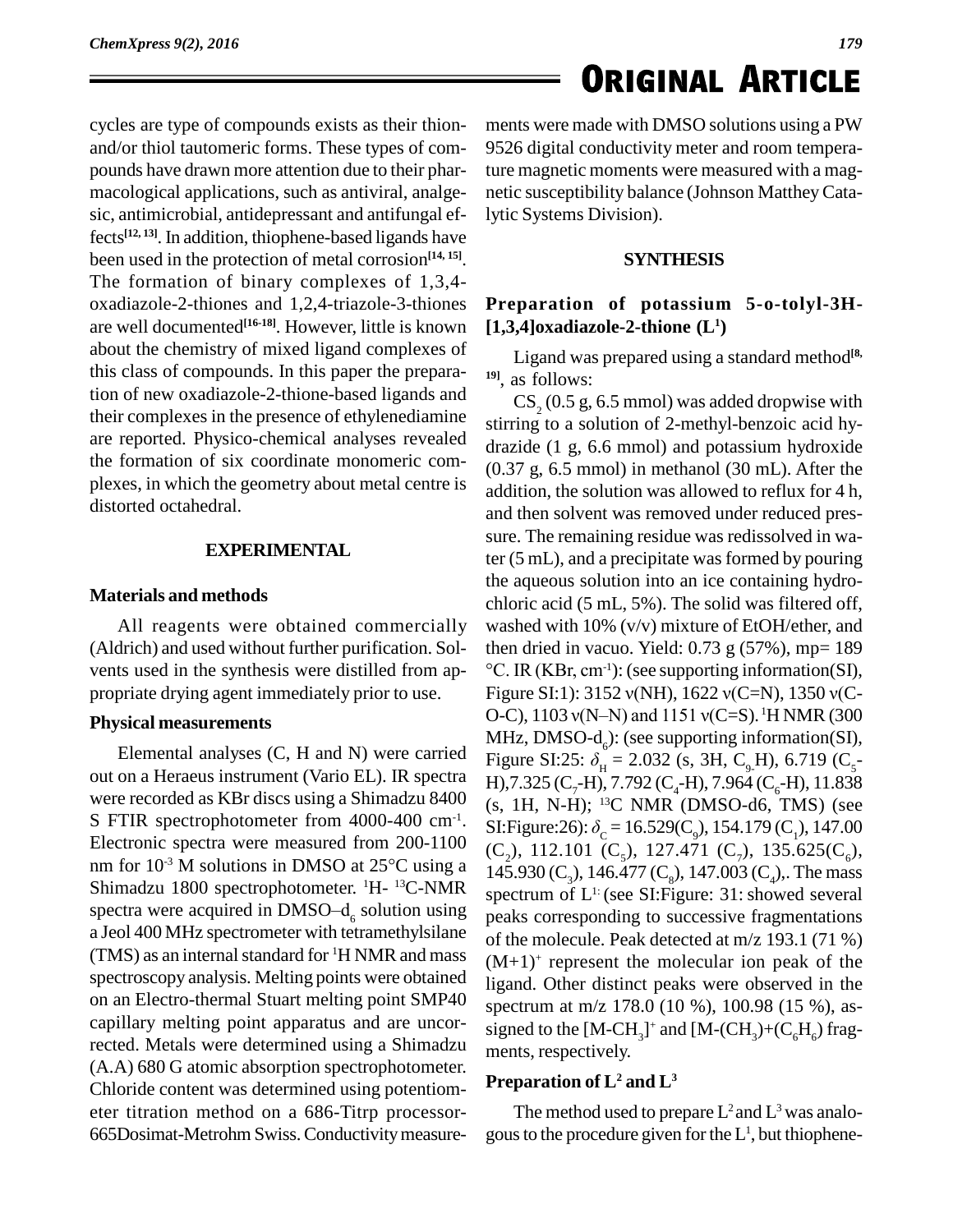# **ORIGINAL ARTICLE**

2-carboxylic acid hydrazide and isonicotinic acid hydrazide were used in place of 2-methyl benzoic acid hydrazide. The quantities of other reagents used were adjusted accordingly, and an identical work up procedure was used to give a pale-yellow solid were adjusted accordingly, and an identical work-yiel<br>up procedure was used to give a pale-yellow solid cole<br>for L<sup>2</sup>. Yield:  $0.79 \text{ g} (62\%)$ , mp= 258 °C. IR (KBr, (TA up procedure was used to give a pale-yellow solid co<br>for L<sup>2</sup>. Yield: 0.79 g (62%), mp= 258 °C. IR (KBr, (T<br>cm<sup>-1</sup>): (see SI:Figure:2: 3148  $v(NH)$ , 1619  $v(C=N)$ ), for L<sup>2</sup>. Yield: 0.79 g (62%), mp= 258 °C. IR (KBr,<br>cm<sup>-1</sup>): (see SI:Figure:2: 3148 v(NH), 1619 v(C=N),<br>1352 v(C-O-C), 1121 v(N–N) and 1142 v(C=S).

NMR and mass spectral data for  $L^2$ ; <sup>1</sup>H NMR 1352 v(C-O-C), 1121 v(N-N) and 1142 v(C=S).<br>NMR and mass spectral data for L<sup>2</sup>; <sup>1</sup>H NMR<br>(300 MHz, DMSO-d<sub>6</sub>): (see SI:Figure:27:  $\delta_{\text{H}}$  =2.683 (CH<sub>2</sub>), 6.713 (C<sub>5</sub>-H), 6.329 (C<sub>6</sub>-H), 7.897 (C<sub>7</sub>-H), 8.745 (s, 1H, N-H)); <sup>13</sup>C NMR (DMSO-d6, TMS): (see SI:Figure:28  $\delta$  =31.074 (C<sub>3</sub>), 112.575 (C<sub>7</sub>), 115.579 (C<sub>5</sub>), 127.943(C<sub>6</sub>), 136.074(C<sub>4</sub>), 146.454  $(C_2)$ , 147.496  $(C_1)$ . The mass spectrum of L<sup>2</sup>: (see contain SI:Figure:32:showed several peaks corresponding to successive fragmentations of the molecule. Peak detected at m/z 182.6 (47 %)  $(M-1)^+$  represent the character molecular ion peak of the ligand. Other distinct peaks were observed in the spectrum at m/z 99.7 (30 %), 32.4 (17%), assigned to the  $[M-C_4H_3S]^+$  and  $[M-C_0($  $((C_4H_3S) + S)$ ) fragments, respectively.<br>And brown solid powder for L<sup>3</sup> yield (0.83 g, chlc

 $((C_4H_3S) + S)$ ) fragments, respectively.<br>And brown solid powder for L<sup>3</sup> yield (0.83 g, ch<br>68%), mp= 244°C. IR (KBr, cm<sup>-1</sup>): (see SI:Figure: mi And brown solid powder for L<sup>3</sup> yield (0.83 g,<br>68%), mp= 244°C. IR (KBr, cm<sup>-1</sup>): (see SI:Figure: mixture 3:  $v(NH)$  3347,  $v(C=S)$  1616,  $v(C-O-C)$  1362,  $v(N-$  of the 68%), mp= 244°C. IR (KBr, cm<sup>-1</sup>): (see SI:Figure:<br>3: v(NH) 3347, v(C=S) 1616, v(C-O-C) 1362, v(N–<br>N) 1144, v(C=S) 1101. NMR data for L<sup>3</sup>; <sup>1</sup>H NMR <sup>3</sup>; <sup>1</sup>H NMR  $C_0^{(II)}$  N<sub>1</sub><sup>(I</sup>) 3:  $v(NH)$  3347,  $v(C=S)$  1616,  $v(C-O-C)$  1362,  $v(N-N)$  1144,  $v(C=S)$  1101. NMR data for L<sup>3</sup>; <sup>1</sup>H NMR (300 MHz, DMSO-d<sub>6</sub>): (see SI:Figure:29:  $\delta$  = 7.293 9.555 (C<sub>4</sub>-H), 9.775 (s, 1H, N-H)); <sup>13</sup>C NMR<br>(DMSO-d6, TMS): (see SI:Figure:30:  $\delta_c$  =111.18  $(C_7-H)$ , 8.344  $(C_8-H)$ , 7.405  $(C_6-H)$ , 7.927  $(C_5-H)$ , (C<sub>4</sub>), 112.46 (C<sub>5</sub>), 115.15 (C<sub>7</sub>), 116.04(C<sub>8</sub>), 126.28(C<sub>6</sub>), 126.73 (C<sub>10</sub>), 147.25 (C<sub>11</sub>), 148.54 (C<sub>3</sub>), 148.93 (C<sub>0</sub>), 149.51 (C<sub>2</sub>) 154.55 (C<sub>1</sub>).

### **Synthesis of complexes**

The complexes were prepared in a similar method and as follows: To a solution of  $L^{n}(2 \text{ mmol})$ (where  $n= 1-3$ ) dissolved in water (20 mL), was added a solution of MCl<sub>2</sub>.nH<sub>2</sub>O (1 mmol) where (M=<br>Co(II), Ni(II), n= 6 and Zn(II),; n= 0) in water (15<br>their con mL). The mixture was stirred for 15 min, upon which time a solid was formed. This was filtered off, washed with a mixture of methanol/water (50:50), and then dried in air. A solution of ethylenediamine (4 mmol) in methanol (10 mL) was added to a  $\overline{N}$ ) and  $\overline{v(C=S)}$ , respectively. The IR spectra of the methanolic solution of the oxadiazole-2-thione ligand

complex. The reaction mixture was stirred vigor ously for 20 min, and then the resulting mixture was, filtered off, and then allowed to evaporate at RT to yield the title compound. Elemental analysis data, colours, and yields for the complexes are given in (TABLE 1).

### **RESULTSAND DISCUSSION**

### **Chemistry**

The new heterocylic ligands  $L^1$ - $L^3$  were obtained in good yields from the reaction of carbon disulfide, potassium hydroxide and aromatic car boxylic acid hydrazide (Scheme 1). The ligands contain more than one donor atoms; therefore it may act, upon coordination with metal centre, as monodentate or bidentate ligands. The ligands were<br>characterised by elemental analysis (TABLE 1), IR<br>(TABLE 2), UV–Vis (TABLE 3), mass and <sup>1</sup>H-, <sup>13</sup>Ccharacterised by elemental analysis (TABLE 1), IR (TABLE 2), UV-Vis (TABLE 3), mass and  $^1$ H-,  $^13$ C-NMR. Monomeric complexes of the ligands with  $Co^{(II)}$ , Ni<sup>(II)</sup> and Zn<sup>(II)</sup> were synthesised from the stirring (2 mmol) of the ligand with (1 mmol) of metal chloride and (4 mmol) of ethylenediamine using a mixture of water/methanol. Neutral complexes **[20]** of the general formula  $[M(L^n)_{2}(en)_{2}]$ , (wl of the general formula  $[M(L^n)_2(en)_2]$ , (where  $M =$ <br>Co<sup>(II)</sup>, Ni<sup>(II</sup> and Zn<sup>(II)</sup>, L = L<sup>1</sup>-L<sup>3</sup>, n = 1, 2 or 3); were obtained (Scheme 2).

The complexes are air-stable solids, soluble only in DMF and DMSO, and not soluble in other common organic solvents. The coordination geom etries of the complexes were deduced from their spectra. The analytical data (TABLE 1) agree well with the suggested formulae. The most important infrared bands of the ligands and their complexes to gether with their assignments are collected in (TABLE 2).

### **IR and NMR Spectra**

The prominent infrared bands for the ligands and their complexes together with their assignments are<br>listed in (TABLE 2). The IR spectra for the free<br>ligands  $(L<sup>1</sup> - L3)$ : (see SI:Figures:1-3: show peaks listed in (TABLE 2). The IR spectra for the free ligands  $(L<sup>1</sup> – L3)$ : (see SI: Figures: 1-3: show peaks around 3347-3152, 1616-1622, 1103-1144 and 1101- 1142 cm<sup>-1</sup>, which assigned to  $v_{\infty}$ (NH),  $v(C=N)$ ,  $v(N$ ligands  $(L<sup>1</sup> - L3)$ : (see SI:Figures:1-3: show peaks<br>around 3347-3152, 1616-1622, 1103-1144 and 1101-<br>1142 cm<sup>-1</sup>, which assigned to  $v_{as}$ (NH),  $v(C=N)$ ,  $v(N-N)$  and  $v(C=S)$ , respectively. The IR spectra of the complexes exhibited  $L^1$ - $L^3$  bands with the appropri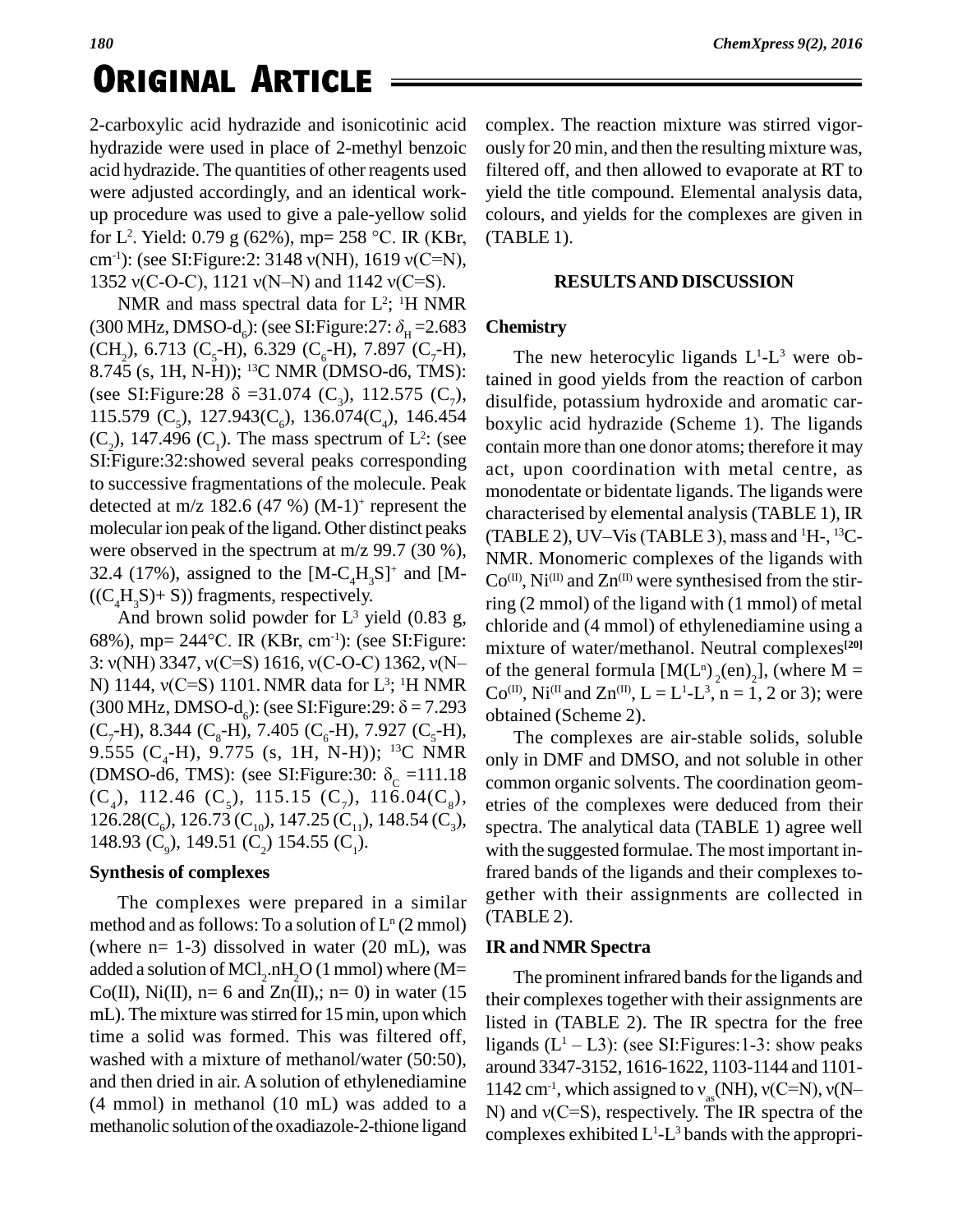ate shifts and the M-N frequencies due to complex ate shifts and the M-N frequencies due to complex SI<br>formation (TABLE 2). The  $v_{as}(NH)$  vibration at *ca*. pe<br>3150 cm<sup>-1</sup> in the free ligands is disappeared, and of  $3150$  cm<sup>-1</sup> in the free ligands is disappeared, and formation (TABLE 2). The  $v_{as}$ (NH) vibration at *ca*. pea 3150 cm<sup>-1</sup> in the free ligands is disappeared, and of  $\tau$  new bands that can be attributed to  $v(NH)$  of ethyl-spe enediamine is appeared around 3402-3262, 3445- 3220 and, 3331-3200 cm<sup>-1</sup> forL<sup>1</sup>, L<sup>2</sup> and L<sup>3</sup> com-<br>plexes, respectively<sup>[21]</sup>. The appearance these bands, and Zr<br>that assigned to  $v(NH_2)$  moiety, indicated the coor-<br>dination of the amine group of ethylenediamine to plexes, respectively<sup>[21]</sup>. The appearance these bands, an the metal atoms **[22, 23]**. Peaks around 1589-1600 1589 dination of the amine group of ethylenediamine to transition were observed in the Zn spectrum of the the metal atoms<sup>[22,23]</sup>. Peaks around 1589-1600 1589- complexes (TABLE 3),<sup>[28,29]</sup>. The spectrum of the 1616 and 1604the complexes of  $L^1$ ,  $L^2$  and  $L^3$ , respectively. These which bands were shifted to lower frequency compared with that in the free ligands, except  $[Ni^{\text{II}} (L^3)_2(\text{en})_2]$  m complex (see SI:Figure:11) which shifted to higher frequency. This can be attributed to delocalisation complex (see SI:Figure:11) which shifted to higher octah<br>frequency. This can be attributed to delocalisation magn<br>of metal electron density ( $t_{2g}$ ) to the  $\pi$ -system of the electr ligand<sup>[24,25]</sup>. The small shift in  $v(C=S)$ , indicated the ncy. This can be attributed to delocalisation magn<br>al electron density  $(t_{2g})$  to the  $\pi$ -system of the electr<br><sup>[24, 25]</sup>. The small shift in  $v(C=S)$ , indicated the tent w exocyclic sulfur is not bonding. This shift may be attributed to the formation of hydrogen bonding with NH<sub>2</sub> group<sup>[26]</sup>. At lower frequency the complexes of L<sup>3</sup> exhibited bands around 505-524 cm<sup>-1</sup> can be assigned  $\rightarrow \pi$  to v(M-N) for the complexes<sup>[27]</sup>. spec exhibited bands around 505-524 cm<sup>-1</sup> can be assigned  $\rightarrow \pi^*$  and the (CT) transitions (see TABLE 3). The to  $v(M-N)$  for the complexes<sup>[27]</sup>.

<sup>1</sup>H, <sup>13</sup>C NMR spectra of  $L^1$ .  $L^2$  and  $L^3$  show the SI: Figure expected signals (see Experimental). <sup>1</sup>H NMR of the ligands  $L^1$  and  $L^2$  (see SI: Figure: 25, 27) show peaks dral at chemical shifts ca. 2.032 (s,  $3H$ ,  $CH_3$ ) and 2.683(s,  $2H$ , CH<sub>2</sub>) ppm, assigned to methyl and methylene group in  $L^1$  and  $L^2$ , respectively. Resonances detected  $L^3$  (see at 11.838, 8.754 and 9.775 pppm, equivalent to one proton (s, 1H), were assigned to the N-H $_{\text{triazole}}$  of  $L^1$ ,  $L^2$  and  $L^3$ . The deshielding of this group and its cons shifted to downfield may be attributed to hydrogen bonding with the DMSO- $d_{\epsilon}$  NMR solvent, which lead to decrease of the density of electrons on the N-H group*.* Signals between 6.719-7.792, 6.713- 7.897 and 7.293-9.555 ppm were assigned to protons of aromatic ring in  $L^1$ ,  $L^2$  and  $L^3$ , respectively. The NMR show only thion form in solution and no signal was detected to thiol form, such as IR spectrum show only thion form, the compounds show only thion form in solid and solution.

### **Electronic spectra, magnetic moments and con ductivity measurements** ctronic spectra, magnetic moments and con-<br>tivity measurements<br>The UV–Vis spectra of  $L^1$ ,  $L^2$  and  $L^3$  (see plexe)

## **ORIGINAL ARTICLE**

 $_{2}$ ] moment of this complex is typical for a high spin <sup>1</sup>, ometries<sup>[28]</sup>. The magnetic moment values were SI:Figure:13-15) exhibits an intense absorption peaks at 255, 259 and 263 nm assigned to overlap of  $\pi \to \pi^*$  and  $n \to \pi^*$  transitions. The electronic spectra of the complexes of L <sup>1</sup> exhibited various extents of hypsochromic shift of the bands related to the intra-ligand  $\pi \rightarrow \pi^*$  transition in Co(II), Ni(II) and Zn(II) complexes (see SI:Figures:16-18), re spectively (TABLE 3). Bands related to the (CT) transition were observed in the Zn spectrum of the complexes (TABLE 3), **[28, 29]**. The spectrum of the transition were observed in the Zn spectrum of the<br>complexes (TABLE 3),<sup>[28, 29]</sup>. The spectrum of the<br>Co(II) complex showed the  $\pi \rightarrow \pi^*$  and d–d band which could be attributed to spin forbidden transition in an octahedral geometry **[28]**. The magnetic octahedral structure **[30]**. The Ni(II) complex is para magnetic suggesting an octahedral geometry **[22]**. The electronic spectrum of this complex was consistent with this assignment. The spectrum of the Zn(II)<br>complex exhibited bands assigned to intra-ligand<br> $\pi \rightarrow \pi^{*[29]}$ . The electronic spectra of the complexes complex exhibited bands assigned to intra-ligand  $\pi \rightarrow \pi^{*[29]}$ . The electronic spectra of the complexes complex exhibited bands assigned to intra-ligand  $\pi \rightarrow \pi^{*(29)}$ . The electronic spectra of the complexes of L<sup>2</sup> exhibited bands related to the intra-ligand  $\pi$  $\rightarrow \pi^{*(29)}$ . The electronic spectra of the complexes<br>L<sup>2</sup> exhibited bands related to the intra-ligand  $\pi$ <br> $\pi^*$  and the (CT) transitions (see TABLE 3). The spectra of the  $Co(II)$  and  $Ni(II)$  complexes (see SI: Figures: 19, 20, 22 and 23) of  $L^2$  and  $L^3$  showed similar behaviour to those of L <sup>1</sup> suggesting octahe dral geometries for the complexes. The magnetic moment values were consistent with the octahedral structures. The spectra of  $Zn(II)$  complex of  $L^2$  and L <sup>3</sup> (see SI:Figures: 21 and 24) showed similar behaviour to those of  $L^1$  suggesting octahedral geconsistent with the octahedral structures. The molar conductivities indicate that the  $Co(II)$ ,  $Ni(II)$ and Zn(II) complexes are non-electrolyte. (TABLE 1) **[20]**.

### **CONCLUSION**

In this paper, the synthesis and coordination chemistry of metal complexes obtained from the re action of oxadiazole-thion-based ligands with some metal ions are explored. The mode of bonding and overall structure of the complexes was determined through physic-chemical and spectroscopic methods, which revealed the formation of six coordinate complexes.